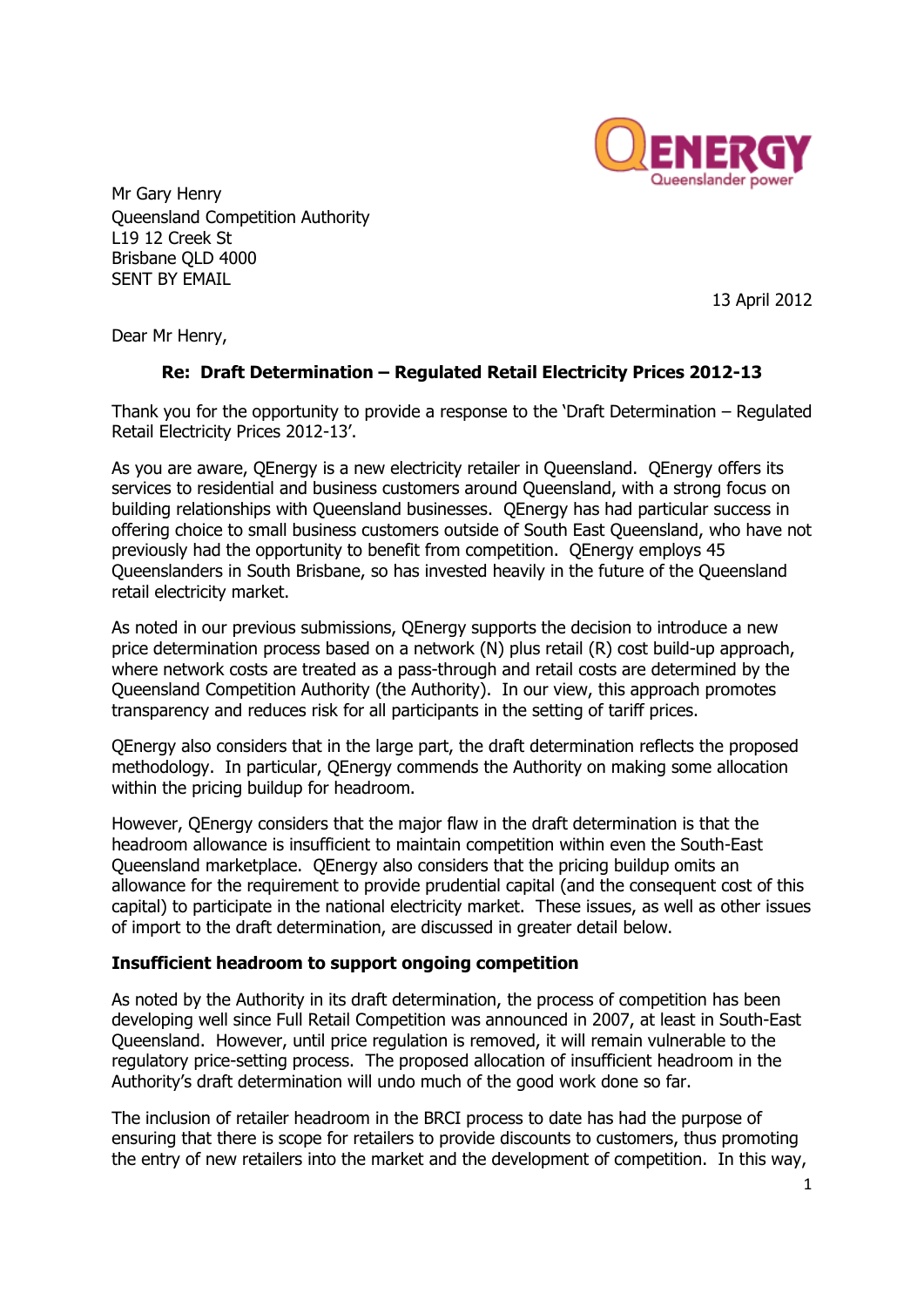the Authority's price gazettals to date have effectively set a price cap on the market, thus allowing competition to deliver discounts and efficient pricing to customers (as well as minimising the Ergon Energy Community Service Obligation).

The level of headroom set by the Authority in the draft determination effectively constrains product discounts against the 'as is' position – the gazetted tariff – to only 5%. Pricing is a core reason for consumers to churn, and consequently, if the pricing offer is constrained significantly relative to the 'as is' position, the likelihood of customer acceptance of this offer is reduced dramatically.

Retailers make their decisions as to where to deploy their sales forces based on both achieving an appropriate customer return – which has been addressed by the Authority – but also the likely propensity to churn and consequent conversion rates of the prospective customer base. The establishment of a low level of headroom – as put forward by the Authority in the draft determination – and consequent low conversion rates will make Queensland an extremely unattractive market for prospective retailers.

Note that the graph in the Authority's draft determination page 45 makes it clear that Queensland churn rates have been falling steadily since the announcement of the methodology review in September. This is indicative of market concern regarding the import of the current review.

Putting this into the context of genuine market data, reviewing the Authority's current Price Comparator, residential customer offers range from 5% to 10% discounts (and in addition, other non-discount incentives). This is in excess of the 5% headroom allowed by the Authority in the draft determination.

Market surveys and retail experience indicate that residential customers will churn for 5%. However, as shown in the chart below from the Office of the Tasmanian Economic Regulator, headroom even prior to this draft determination has been higher in all other states than in Queensland with the exception of the Australian Capital Territory (ACT):



In the case of the ACT, the Australian Energy Markets Commission in 2010 determined that there was no effective competition in that market for small retail electricity customers. Note also that the ICRC remit, unlike that of the Authority, does not include provision in its price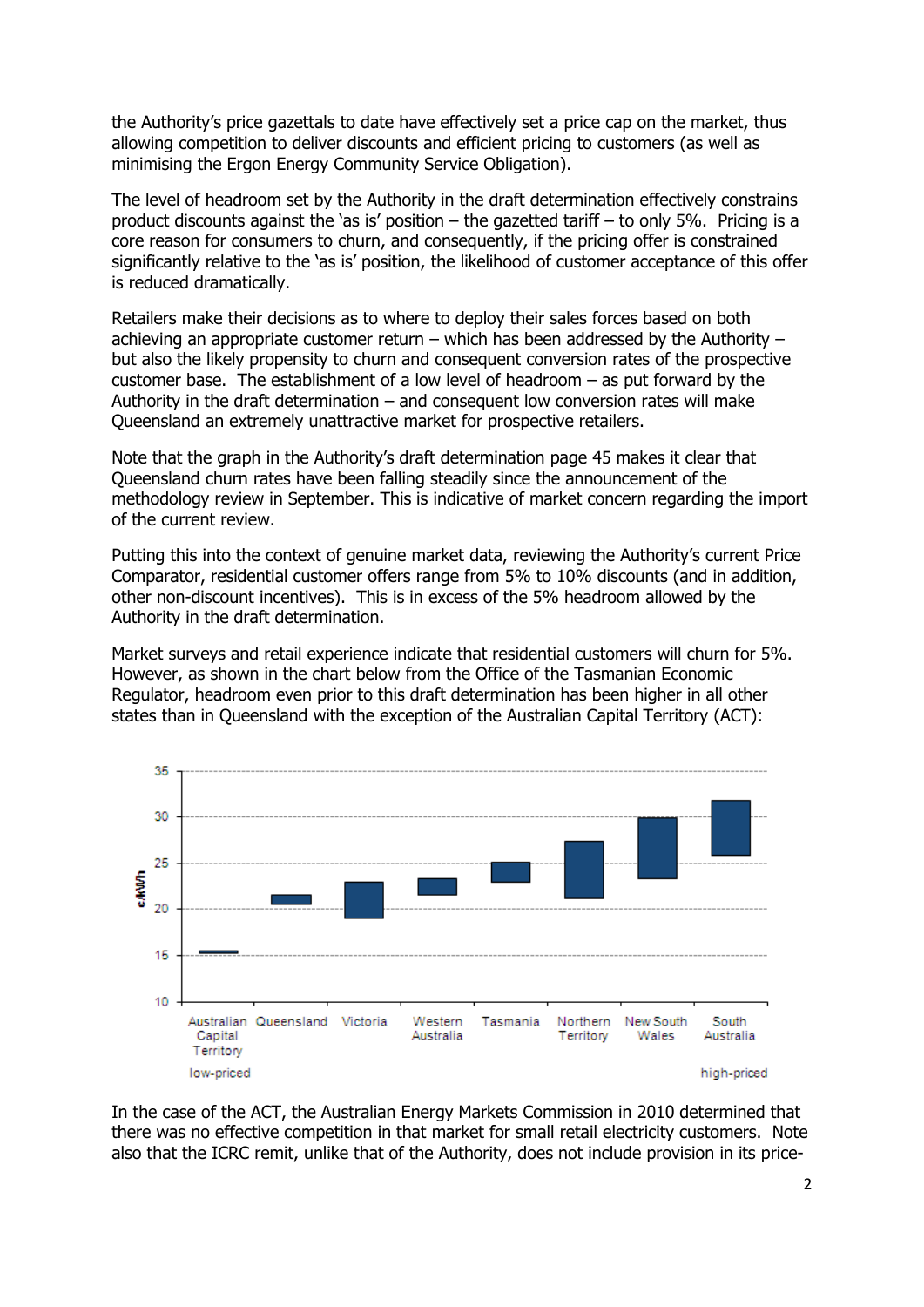setting process to consider the impact of determinations upon competition, so this outcome is unsurprising.

Under the Authority's draft determination, retail costs will increase by around 20% – carbon impact 10%, increases in environmental schemes 2%, network increases 8% – whilst revenues increase by only 4% for the average residential customer or remain essentially flat for the average business customer. Queensland's position as an appropriate market for retailers to allocate their resources will be diminished still further.

Additionally, experience indicates that business customers require a larger incentive to churn and current market contracts offer discounts of 15% to 20%. This is significantly in excess of the allocations put forward in the Authority's draft determination and suggests that there is absolutely insufficient room for ongoing competition for small business customers under the Authority's draft determination.

Finally, current contract discounts of above this 5% will leave existing customers on market contracts as marginal customers, requiring retailers in South-East Queensland to exercise regulatory disruption clauses and break market contracts by returning customers to tariff. Whilst it may be argued that competitor retailers could charge higher than tariff and then discount to tariff, existing companies undertaking this strategy have been plagued by complaints and bad press and further erosion of customer confidence in the market.

The cessation of electricity competition in South-East Queensland will have a whole range of flowon impacts to other participants dependent on retail electricity market competition, including brokers, marketing companies, recipients of sponsorship (these breakages have already commenced), and affiliated community groups.

Over time, a framework for competition – including a sufficient component of headroom – allows more customers to move off the regulated tariff onto contracts, and continues to create a framework in which customers have choice, and where competition rather than the regulator disciplines prices. Essentially, headroom is required to create the conditions for long-term price competition which is good for customers in the medium- to long-term.

Under the Authority's draft determination, there will be insufficient headroom for competition in South-East Queensland, and what the Authority argues is a well-functioning competitive market will be exited by new entrant retailers from the perspective of marketing for new customers (including QEnergy). Whilst any customers who had already churned to new entrant retailers will be supported without loss at tariff levels, marketing for new customers in Queensland will not be commercial given more appropriate headroom levels – both explicit and implicit – interstate.

In terms of setting an appropriate level of headroom, QEnergy recommends that the Authority continue its approach of an explicit setting of the level of headroom, but that it review market discounts – 5% to 10% for residential customers and 15% to 20% for business customers – and set headroom at these levels. As discussed below, competitive pressures will compete away any excess headroom so the Authority should err on the high side rather than the low side. If the Authority so wished, these levels could be lowered in future years but at least it would avoid the wholesale destruction of competition in South-East Queensland that appears likely under current settings.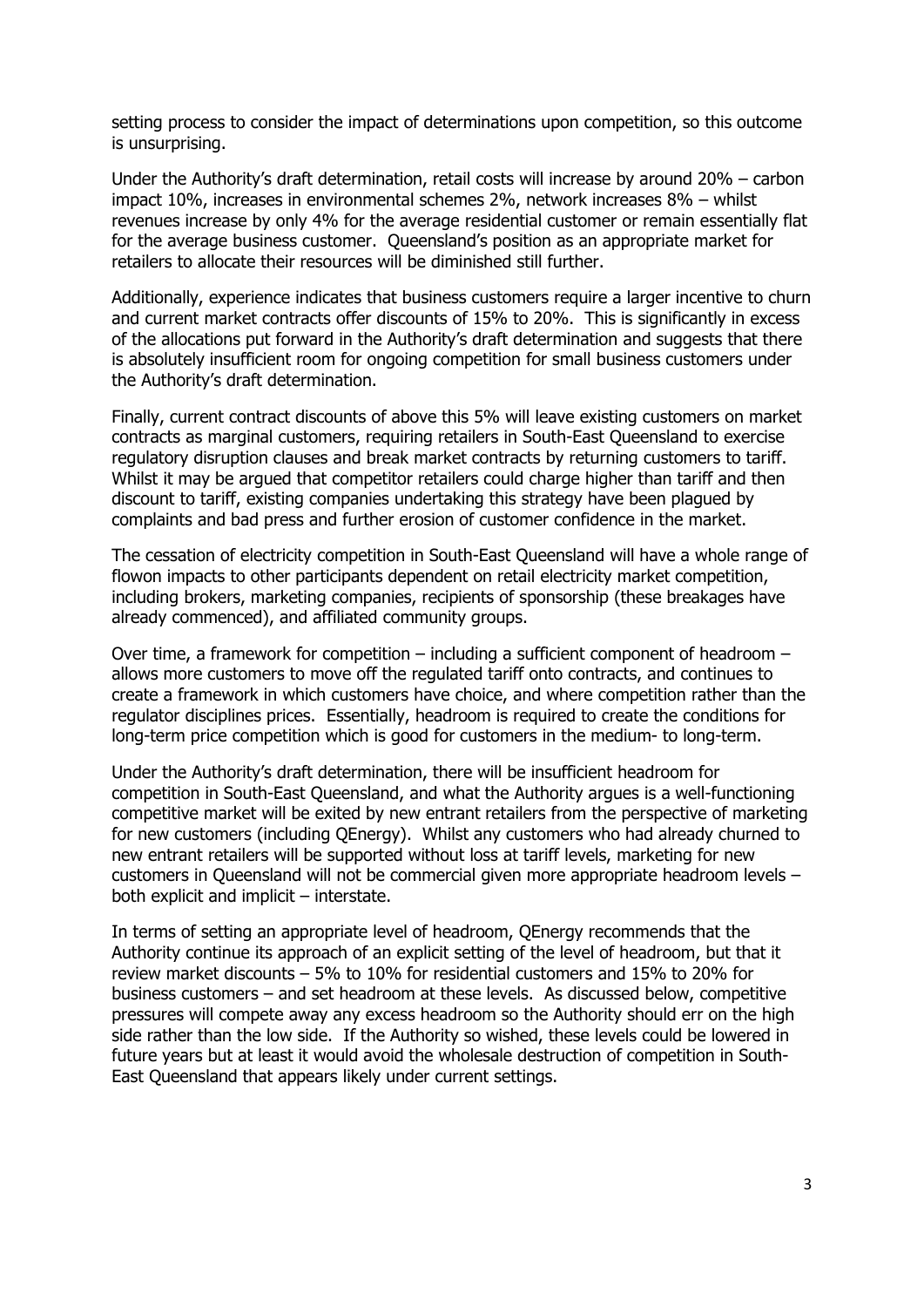## **No longer setting a price ceiling**

The Authority's proposed insufficient level of headroom is also significant because it means that, in effect, the Authority is no longer setting a price ceiling. Instead, under its proposed methodology, the Authority will set the competitive market price.

A price ceiling both protects consumers and supports competition. It removes the capacity for any suppliers with market power to charge excess prices or make excess profits at the expense of consumers and, simultaneously, allows retailers to compete by offering discounts to consumers below the default price ceiling. The setting of a price ceiling is one of the key aspects of the current approach that has, to date, successfully managed to foster the process of competition in Queensland.

The insufficient level of headroom in the Authority's draft determination will leave the South-East Queensland market open only to the two incumbent retailers – AGL and Origin Energy – resulting in an effective re-regulation of South-East Queensland as well as regional Queensland.

## **Capital requirements and return on capital**

An electricity retailer – like any market trader – requires two different types of capital:

- Business capital, to fund establishment and growth of the business as well as customer payment delays. This capital is risky by nature and represents the investors' equity in the business.
- Prudential capital, bank quarantees which provide surety to market counterparties that the retailer will be able to deliver on its market obligations.

According to the Authority, the retail margin represents the reward to investors for committing capital to a business and for accepting risks associated with providing retail electricity services. The type of capital to which the Authority is referring is business capital and is covered by the retail margin.

As noted above, the second type of capital required by the electricity retailer is prudential capital, and the volume of this prudential capital required in the Australian electricity market is a barrier to entry for retailers. It appears that the Authority's proposed methodology and draft determination do not include the costs of providing prudential capital to these markets as this is a very different type of capital from that required to run the business and hence which is covered by the retail margin.

For a non-vertically integrated incumbent retailer of the type identified as the model retailer within the Authority's draft determination, some of the prudential capital required by the Australian Energy Markets Operator (AEMO) can be managed through the acquisition of either reallocation hedges, or straight hedges with separately purchased reallocation credits available through a traded market. Under a reallocation hedge – or through a reallocation certificate – the guarantee requirement is passed to another party, say a generator. For the calculations in the following sections, the full load is considered to be hedged using straight hedge cover with reallocation credits purchased against all of it. This additional cost is also covered in subsequent sections.

The costs per customer of prudential capital are a function of the actual amount of capital required by providers, and the cost of capital to the retailer. Both of these elements are in large part determined by the credit rating of the retailer, a point on which the review is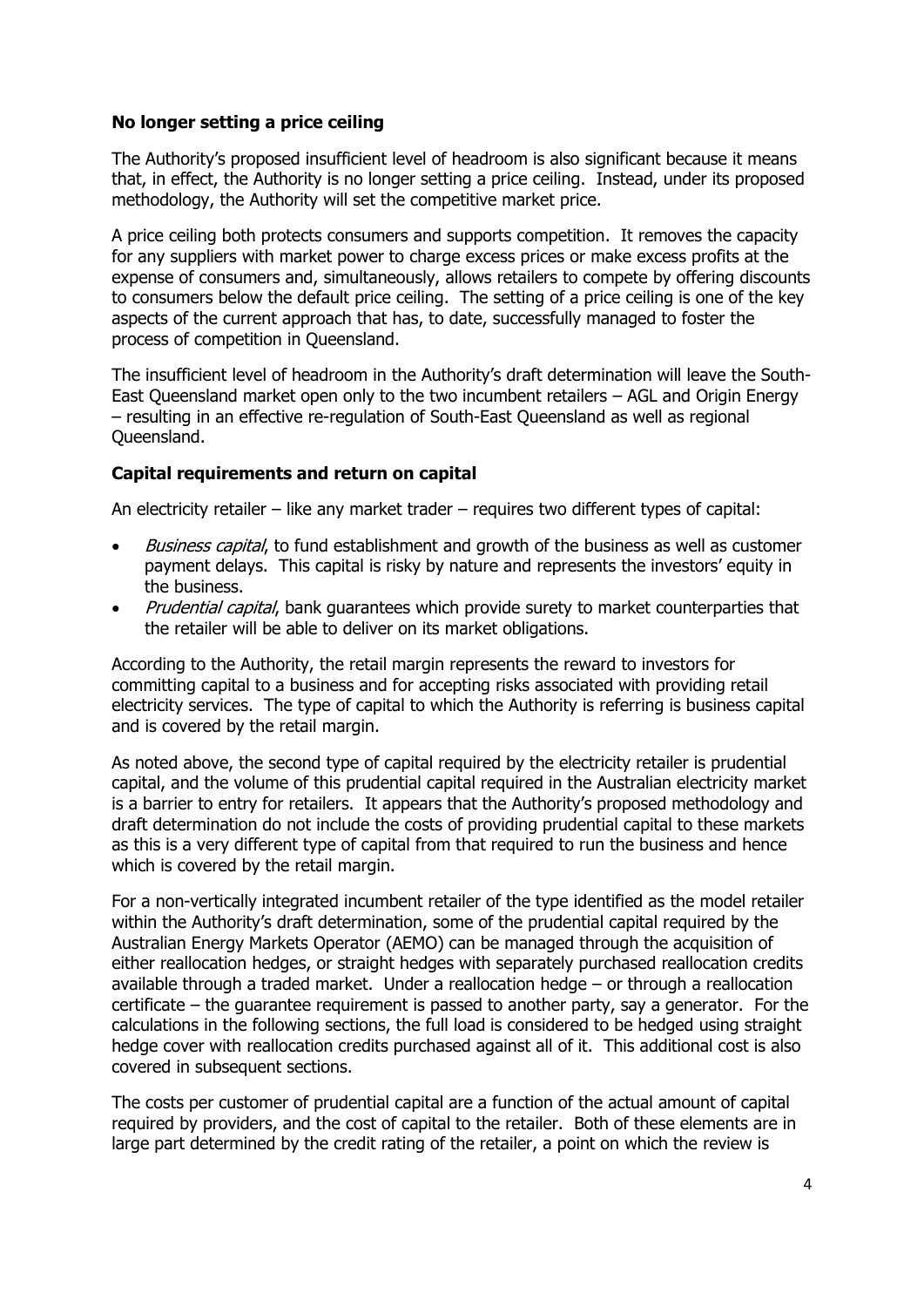silent. Given that, out of the three incumbents across Australia – TRUEnergy, AGL and Origin Energy – two have sub-investment grade and one an investment grade rating, QEnergy considers that modelling the retailer as having a sub-investment grade (BBB) rating and consequently funding costs, prudential requirements and expected returns is appropriate.

However, QEnergy recognises that setting the funding costs based on market participants rather than benchmarking may be difficult. At the very least, though, comparisons should be drawn between the allowable rate of return for regulated monopolies relative to the amount allowed for retailers. Retail risks are significantly higher than those of a regulated monopoly:

- retailers are subject to competition and can lose customers easily;
- retailers have much higher uncertainty around price inputs the Australian electricity market is the most volatile commodity market in the world;
- the Authority's determination period is shorter than that of AER for distributors (one versus five years)
- retailers have a much greater challenge in raising funds because of the less securitisable nature of the assets on retailer balance sheets (customer cashflows versus hard assets such as transformers).

QEnergy considers that the cost of or return on capital allowed by the Authority in calculating the cost of prudential capital should reflect returns appropriate to a subinvestment grade entity. However, if this is not possible, they should be on a par with that of the regulated distribution businesses operating in Queensland, ENERGEX and Ergon Energy. This was determined by the Australian Energy Regulator to be 9.72% in the most recent Distribution Determinations, and is the figure that has been used for calculation throughout.

To participate in the electricity markets, retailers must provide prudential capital to:

- AEMO for excess offset against the reallocation credits in place by the retailer
- hedge counterparties for the swap hedging in place
- Network Service Providers for the network collections undertaken on their behalf

All three counterparties require bank guarantees in favour of the party extending credit to the retailer.

The indicative costs of providing prudential capital to allow operation in the market for the non vertically integrated incumbent model retailer are given below. QEnergy considers that the Authority should include an explicit allowance for these costs separate from the retail margin (which covers return to business equity) or retail operating costs (in which it is not considered).

# **Cost of prudential provision to AEMO**

Support for AEMO prudentials is calculated by AEMO on a quarterly basis with the method published on the AEMO website. Most retailers use the reduced trading limit methodology which in gross terms requires a guarantee to support only the time period between consumption of the energy and the payment to AEMO, approximately four weeks. A retailer can partially offset the guarantee requirement by purchasing a reallocated hedge, however this is only a partial offset as seven days and the GST portion of the energy cost cannot be covered by the reallocation transaction.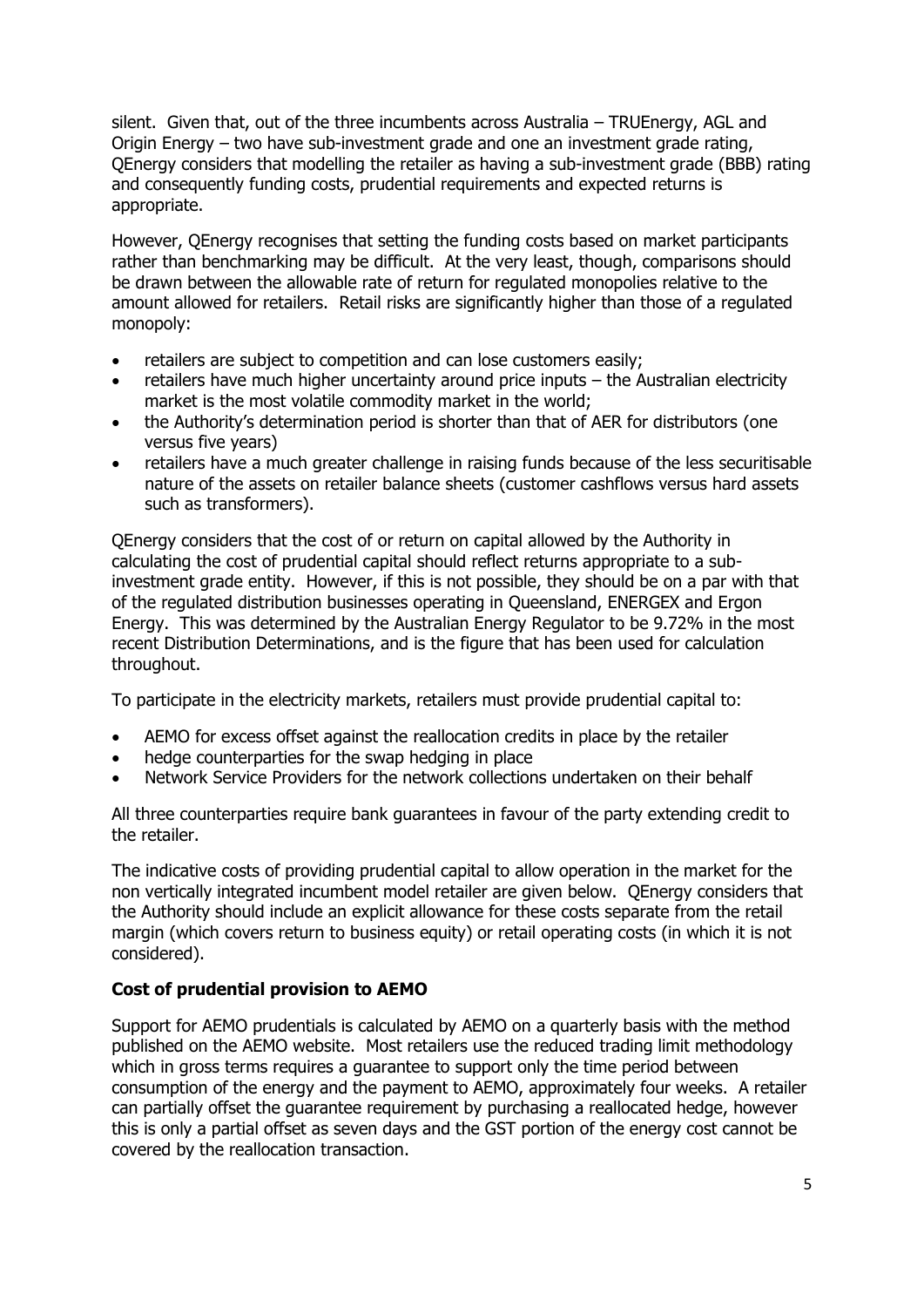Unusually, in AEMO's case the guarantee is required to be a one hour callable guarantee, thus incurring additional cost.

Cost of funding the reallocated load can be calculated as follows:

 $\{(a)$  daily load x regional reference price x volatility factor x loss factor + GST) x credit time period} – {(ave daily reallocated load at the node x regional reference price x volatility factor) x (credit time period – reaction time period) x (cost of capital + cost of guarantee)/365

which QEnergy calculates as:

 $\{(1\text{MWh} * $51.21 * 2.6 * 1.05) * 1.1) * 42\} - \{(1.05\text{MWh} * $51.21 * 2.6) * (42-7)\} *$ (0.0972+0.025) / 365

#### $=$  \$0.5242 /MWh

Note that average daily load is at the meter and therefore the calculation specifically includes a grossup for loss factors. On the other hand, reallocated load volume is at the node and consequently needs to be grossed up for loss factors.

Regional reference prices and volatility factors are based on the assumed impact of carbon on these variables as published by AEMO in their recent consultation paper 'Credit Limits Methodology Version 10 Summary of Changes'.

Cost of funding is assumed to be at the level allocated to ENERGEX and Ergon Energy in the last distribution determination (9.72%).

Banks are currently charging 2.5% administrative charges for the provision of a bank guarantee against cash (the capital assumed to be priced at 9.72%).

#### **Cost of prudential provision to hedge providers**

Hedge providers require bank guarantees to cover the potential future credit exposure for the hedges they provide. This is calculated by summing the notional hedge amount (volume by price) for each hedge and then applying the 10% for the hedges maturing in the next 12 months and 12% for hedges maturing beyond 12 months.

For each MWh hedged this is calculated as:

(volume in MWh x price in MWh x 10% for first 12 months x 12% for remainder of hedge) x  $(cost of capital + cost of guarantee)$ 

 $(1$ MWh x \$66.13 / MWh x average 11%) x  $(0.0972 + 0.025) = $0.8889$  / MWh

#### **Cost of prudential provision to network companies**

Network companies require credit support to be provided for the period between the use of the NUoS services and the payment of the network invoice. The amount is calculated as 25% of the total annual retailer charges, although there is a threshold under which credit support is not required. The calculation of prudential costs payable to networks are a function of the total number of small and large customers which the incumbent retailer holds, and their credit rating which we assume to be sub-investment grade. In this case QEnergy calculates the cost of prudential guarantees to networks for a BBB retailer with 40% market share as is given overleaf: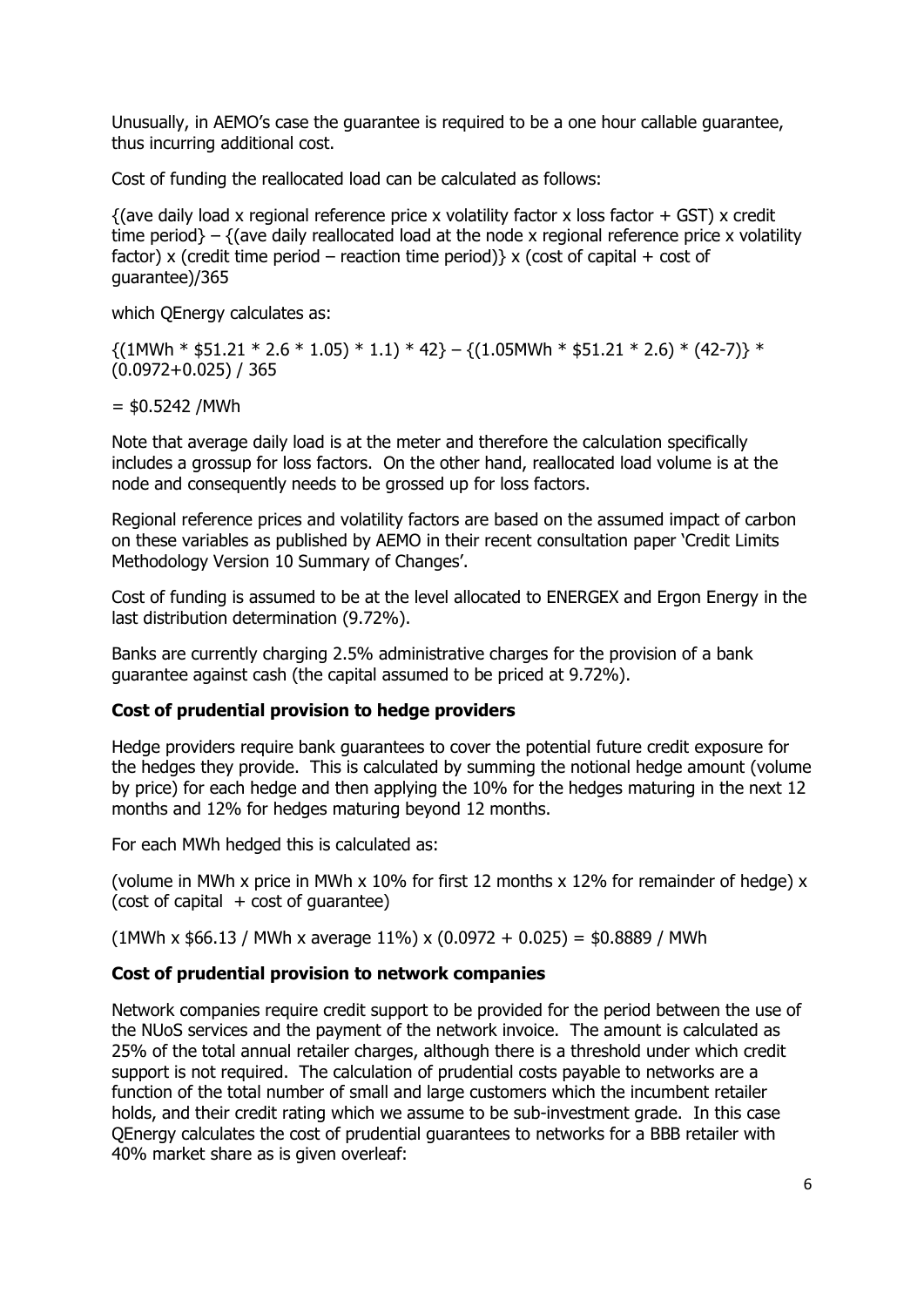| Maximum credit allowance      | Annual report rev                                                                                             | 1,736,400,000.00<br>25%                 |
|-------------------------------|---------------------------------------------------------------------------------------------------------------|-----------------------------------------|
|                               | max credit allowance                                                                                          | 434,100,000.00                          |
| Credit allowance for retailer | <b>Allowance for BBB</b>                                                                                      | 37.5%                                   |
|                               |                                                                                                               | 162,787,500.00                          |
| Network charge liability      | Network liability for small customers<br>Network liability for large customers                                | 290.00<br>1,056.00                      |
|                               | Number of small customers in SEQ                                                                              | 1,204,000.00                            |
|                               | Number of large customers in SEQ                                                                              | 112,000.00                              |
|                               | Assume retailer has 40%                                                                                       | 481,600.00<br>44,800.00                 |
|                               | Network liability small customers<br>Network liability large customers                                        | 139,664,000.00<br>47,308,800.00         |
|                               |                                                                                                               | 186,972,800.00                          |
| Guarantee requirement         | Net network liability excluding allowance                                                                     | 24, 185, 300.00                         |
|                               | Net network liability for small customers<br>Net network liability for large customers                        | 18,065,813.53<br>6,119,486.47           |
|                               | Per customer cost for small customers<br>Annual cost of funding at 9.72%<br>Annual cost of guarantee at 2.52% | \$<br>37.51<br>\$<br>3.65<br>\$<br>0.94 |
|                               | Funding cost per small customer                                                                               | \$<br>4.58                              |

#### **Network guarantee requirement for large incumbent with 40% market share and BBB rating**

Note that the total cost of network prudentials is given on a fixed per customer basis, rather than as a variable rate basis as has been the case in previous calculations, for ease of calculation.

#### **Retail operating cost**

Turning to more subsidiary issues, the Authority considers its retail operating cost of \$83.78 per customer appropriate based largely on benchmarking by IPART. IPART in turn used proprietary information from incumbent retailers, although the Authority was not given access to the information to which it is benchmarking.

QEnergy considers this ROC to be low on the basis that the infrastructure required to support customers is fixed regardless of the number of customers – a fact acknowledged as important by the Authority in its reference to the higher figures of OTTER and the ICRC. In NSW there are a larger number of customers to spread this cost across. Given that the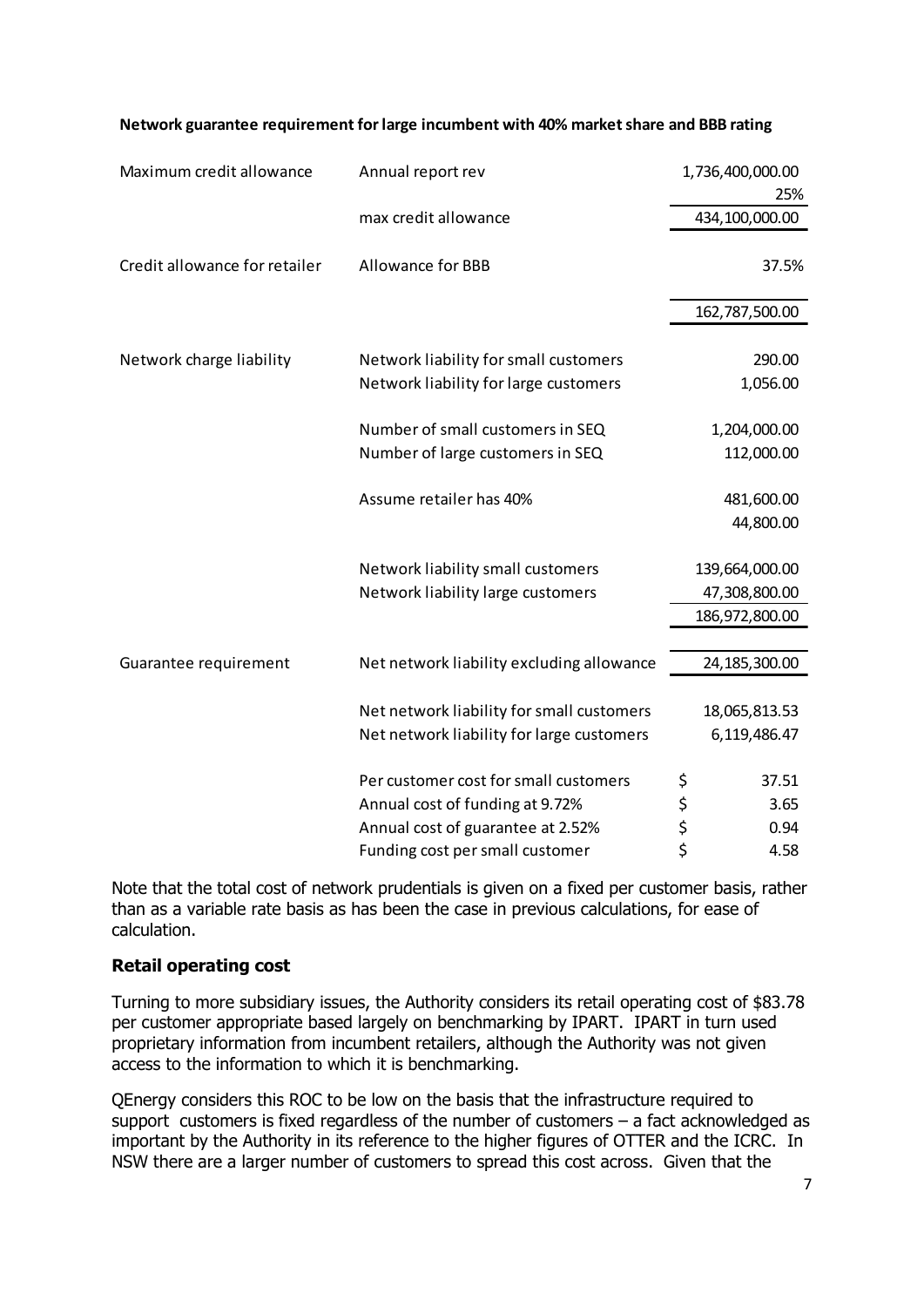Authority requires the retailer to service customers on a standalone basis then the per customer cost should be higher than that proposed by IPART.

## **Estimation of energy costs**

QEnergy considers the Energy Purchase Costs component of the Authority's draft determination to be largely valid and well thought out, using visible market data with transparent methodologies in determining the wholesale costs faced by a retailer.

However QEnergy has a concern regarding the calculation of the Large Renewable Energy Certificates. Here, ACIL used the historic AFMA curves in calculating the average 2012 and 2013 LGC price. The 2012 price used weekly prices from 7 January 2010 to 18 January 2012 which includes prices prior to the split between the Large and Small certificate schemes at 1 January 2011. These prices would have been heavily influenced by the oversupply of certificates from April to December 2010, the impetus for the splitting of the two schemes.

As such, QEnergy considers that these prices do not in fact reflect the scheme which is currently operating and so should be excluded from the calculation. QEnergy suggests that ACIL use only 2011 data to calculate both the 2012 and 2013 prices. As QEnergy does not have access to the underlying series used by ACIL to calculate these prices we cannot offer specific alternative pricing, rather we are suggesting a change in the included calculation period.

In addition, ACIL has not made any allowance for the cost of reallocation certificates as discussed in previous sections. These certificates can be priced and purchased independently of the underlying hedge, and current prices will increase as of 1 July 2012 with the introduction of carbon, just as the level of required prudential support will increase. Market pricing obtained by QEnergy for the period post 1 July 2012 is \$0.94c / MWh.

# **QEnergy's position**

QEnergy considers that the proposed gazetted tariff prices in the Authority's draft determination do not support the Authority's remit to consider the impacts of the determination on competition, and will lead to a removal of genuine electricity competition in South-East Queensland. As proposed in the draft determination, headroom allocations are too low and opportunities for non-incumbent retailers to compete by offering attractively priced products into the market are insufficient and are not attractive relative to other markets in which retailers can operate.

This will lead to a re-regulation of South-East Queensland with an effective oligopoly being re-established, driving poor outcomes for consumers in terms of long-run efficient price setting, product innovation and customer service.

As previously foreshadowed, based on the Authority's draft determination, QEnergy will most likely not actively market to small Queensland customers after the new framework commences if the levels incorporated in the draft determation are left in place. QEnergy will focus instead on growing its business and customer base in other states.

QEnergy also notes the significant sovereign risk issues that arise from the proposed regulatory change, both for incumbent businesses like Origin Energy and AGL who purchased State assets and for businesses such as QEnergy who have invested to establish in the State but will withdraw from competitively retailing should the levels as proposed be